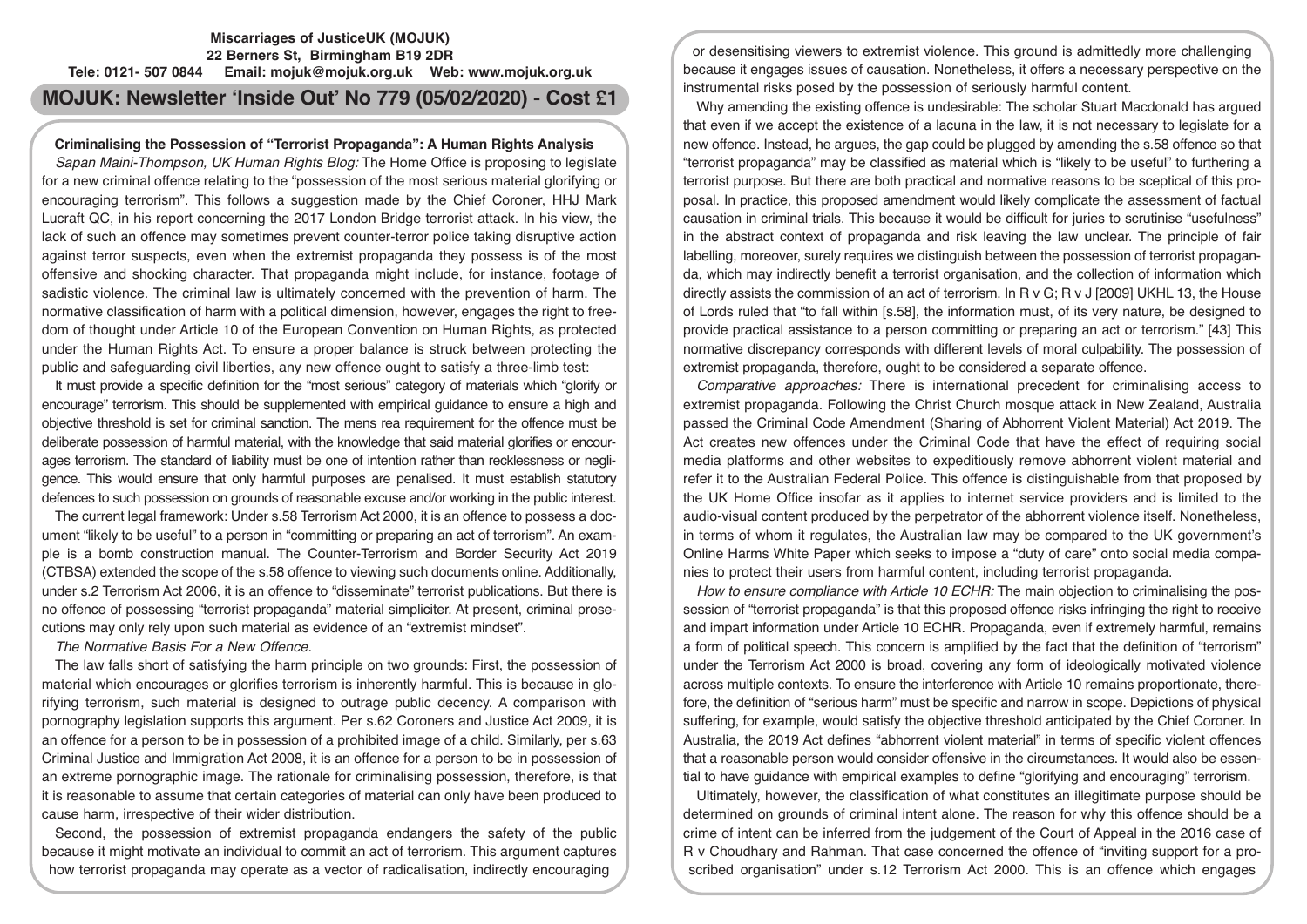Article 10, comparable to the proposed offence of possessing extremist propaganda. In its ruling, the Court said the prohibition was a proportionate interference with the right to free speech because the "requisite intent" [70] could be established. Recklessness, therefore, is not an appropriate standard for criminalisation when applied to speech or political communication more generally. Problematically, legislative change since Choudhary has undermined the reasoning of the Court of Appeal. The CTBSA 2019 extended the s.12 offence beyond knowingly inviting support to "expressions of support" and being "reckless" as to whether they will encourage support for a proscribed group. There is a legitimate concern, therefore, that if the possession of extremist propaganda was criminalised through amendments to existing statute, the standard of recklessness might unjustly be applied to the crime of possession. This is similar to the argument which justifies not seeking to work within the parameters of s.58. It follows that the best way to safeguard proportionate interference with Article 10 is to legislate for a new offence with a clear mens rea standard of intent.

Relevant defences: There are, of course, legitimate reasons for why one might be in possession of extremist propaganda. Two obvious cases – also cited in s.58– are academic research and journalism. The offence of possession, therefore, should be subject to a defence of reasonable excuse or working in the public interest. This defence should also extend to circumstances where a person did not know, and had no reason to believe the material in their possession glorified terrorism. The new Australian statute provides for similar defences.

Conclusion: The proliferation of "terrorist propaganda" poses a major challenge to international security. There is a normative and practical case for establishing a new offence to criminalise its possession. To ensure compliance with Article 10 HRA, any new offence must be: (i) narrow in scope; (ii) limited to cases where criminal intent can be proven; and (iii) subject to a statutory defence of "reasonable excuse".

#### **One in 10 Children in Young Offender Institutions Separated From Peers**

Jon Robins, Justice Gap: Children in young offender institutions were being held in 'harmful' solitary confinement – some leaving their cells for just 15 minutes a day – according to the prison watchdog. A new report published by HM Inspectorate of Prisons found one in 10 children in YOIs were separated and that there were 'fundamental flaws' in their approach to solitary confinement. 'As a consequence of these failings most separated children experienced a regime that amounted to the widely accepted definition of solitary confinement,' it said. 'For some of these children, their solitary confinement was prolonged in nature.'

Chief inspector Peter Clarke told Radio 4's Today programme that 'the system was so badly broken' that an 'entirely new approach' was needed. The new report drew on 85 interviews with separated children which revealed 'dramatic variations' in children's experience across five young offender institutions. Such a range of approaches was 'inexplicable'given such a small custodial estate holding just over 600 children. After 21 days of separation, a YOI has to secure authorisation from the prison group director. Between May 2018 and April 2019, YOI managers had sought and secured such authorisations on 346 occasions including children who needed further authorisations at 42, 63 and 84 days.

In 2017, the High Court found the Prison Service to be in breach of its rules in a case involving a child who spent more than 100 days isolated and locked up for over 22 hours a day and sometimes for more than 15 consecutive days. As a result of this judgment, the prison service extended its rule 49 ('removal from association') oversight arrangements to all children

spending more than 22 hours a day in their cell. According to the new report, that strategy failed. According to the spring 2019 inspection around 10% of children in YOIs were separated under rule 49. 'The regime offered to most separated children was inadequate. While it tended to be better on designated segregation units, nearly all separated children spent long periods of time in their cell without any meaningful human interaction. We found children who were unable to access the very basics of everyday life, including a daily shower and telephone call. In the worst cases children left their cells for just 15 minutes a day.'

Although prison rules ban the use of separation as a punishment, almost six out of 10 children (58%) told inspectors they had been kept locked up as a punishment. At the time of the inspection in May and June last year, eight children had spent a total of 373 days in solitary confinement waiting to transfer to a hospital for treatment fortheirmental health conditions. Inspectors found children isolated in unfurnished accommodation 'solely because they had self-harmed and were passively noncompliant with staff' contrary to prison rules. At Feltham, one child who was 'in crisis' was left to lie on a mattress 'on the floor of a filthy cell for more than 22 hours a day with no meaningful contact' in direct and constant sight of an officer. The use of unfurnished 'special' accommodation was reported to be 'very high' at Feltham but rarely used elsewhere.

According to the report, the daily regime for separated children was 'poor – all children had an unpredictable and limited amount of time out of their cell'. 'In most cases, children were regularly subject to a regime that constituted solitary confinement: locked up for more than 22 hours a day, without meaningful human contact,' it continued. According to the inspectorate's survey, just over half (53%) reported getting more than two hours out of their room on a weekday and much less at weekends (17%). Several children described sleeping most of the day when separated and then staying awake at night. 'We try to just ride it out together by talking through our doors and playing I-spy,' one 16 year old told the inspectorate. 'It makes the time pass, especially at night time. I have a behaviour target to stop shouting through my door to the other boys on the unit, which I think is really unfair 'cause it is literally my only chance to chat to anyone. We're not arguing or anything, we're just chatting, having a joke and checking up on each other.'

## **Deaths in Prison: A National Scandal**

Every four days a person takes their life in prison, and rising numbers of 'natural' and unclassified deaths are too often found to relate to serious failures in healthcare. The lack of government action on official recommendations is leading to preventable deaths. Deaths in prison: a national scandal exposes dangerous, longstanding failures across the prison estate and historically high levels of deaths in custody and offers unique insight and analysis into findings from 61 prison inquests in England and Wales in 2018 and 2019. The report details repeated safety failures including mental and physical healthcare, communication systems, emergency responses, and drugs and medication. It also looks at the wider statistics and historic context, showing the repetitive and persistent nature of such failings. With case studies of deaths and inquest findings, it tells the harrowing human stories behind the statistics (see page 9). INQUEST also details the experiences of bereaved families who struggle to access minimal legal aid for inquests, while prisons automatically receive millions in public funding.

The report sets out the following recommendations to improve safety and prevent future deaths: 1. Halt prison building, commit to an immediate reduction in the prison population and divert people away from the criminal justice system. 2. Prison staff, including healthcare staff, require improved training to meet minimum human rights standards to ensure the health, well-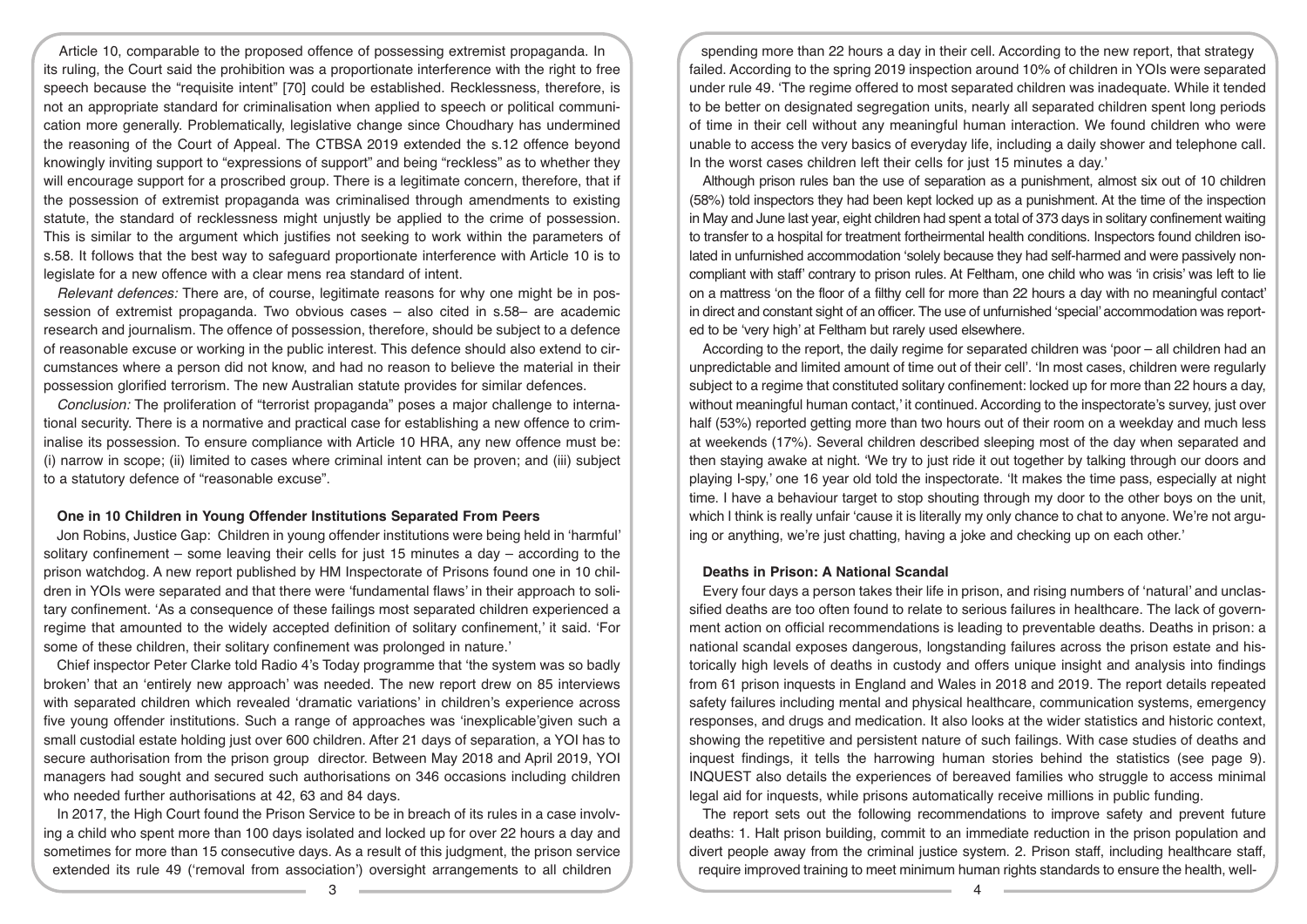being and safety of prisoners. 3. Ensure access to justice for bereaved families through the provision of automatic non-means tested legal aid funding for specialist legal representation to cover preparation and representation at the inquest and other legal processes. Funding should be equivalent to that enjoyed by state bodies/public authorities and corporate bodies represented. 4. Establish a 'National Oversight Mechanism' – a new and independent body tasked with the duty to collate, analyse and monitor learning and implementation arising out of post death investigations, inquiries and inquests. This body must be accountable to parliament to ensure the advantage of parliamentary oversight and debate. It should provide a role for bereaved families and community groups to voice concerns and provide a mandate for its work. 5. Ensure accountability for institutional failings that lead to deaths in prison. For example, full consideration should be given to prosecutions under the Corporate Manslaughter and Corporate Homicide Act, where ongoing failures are identified and the prison service and health providers have been forewarned. The reintroduction of The Public Authority (Accountability) Bill would also establish a statutory duty of candour on state authorities and officers and private entities.

Deborah Coles, Director of INQUEST, said: "This report exposes indefensible levels of neglect and despair in prison. Officials and Ministers repeat the empty words that 'lessons will be learned'. Yet the recommendations of coroners, the prison ombudsman and inspectorate are being systematically ignored. This is a national scandal. The personal stories of those who died show prisons failing in their duty of care towards people long failed by struggling health, education, welfare and social services. The system is also failing their families whose trauma over deaths is compounded by the struggle for truth, justice and change. In the long term, protecting both prisoners and the public from more harm will require investment in our communities, not ineffective punitive policies."

## **Deaths of People Following Release From Prison**

In 2018/19, ten people died each week following release from prison. Every two days, someone took their own life. In the same year, one woman died every week, and half of these deaths were self-inflicted. The report, co-authored by Dr Jake Phillips of Sheffield Hallam University and Rebecca Roberts of INQUEST provides an overview of what is known about the deaths of people on post custody supervision following release from prison. It highlights the lack of visibility and policy attention given to this growing problem and calls for immediate action to ensure greater scrutiny, learning and prevention.

The report makes the following recommendations: National review: The government should proceed with its national review of deaths of people on post-release supervision in the community following a custodial sentence to establish the scale, nature and cause of the problem. Data: More detailed and accurate data should be made available along with regular reporting to the Minister responsible and Parliament alongside the publication of an annual report. Investigations: Deaths of people on post custody supervision should be investigated by an independent body with adequate resources allocated to allow this to happen. There needs to be a threshold for this with a range of factors taken into account. Improve scrutiny and learning. The Government needs to confirm oversight at a local and national level.

Deborah Coles, Director of INQUEST said: "INQUEST has become increasingly concerned about the rising numbers of deaths of people on post custody supervision. In 2018/19, ten people died each week following release from prison. Every two days, someone took their own life. In the same year, one woman died every week, and half of these deaths were self-inflict-

ed. The figures are deeply disturbing and require urgent scrutiny, due to the current lack of independent investigation into these deaths. Without this, we cannot fully understand what is happening or how it could be addressed. What is clear however is that people are being released into failing support systems, poverty, homelessness and an absence of services for mental health and addictions. This is state abandonment. The silence, inaction and institutional indifference surrounding deaths of people following release from prison must end."

## **Countering Terrorism Statement by Priti Patel**

The Government's first priority is to keep families, communities and our country safe. Following the terrorist attack at Fishmongers' Hall in November 2019 we have reviewed our overall approach to counter-terrorism and the package of measures we have announced today represents a major shift in the UK's approach to the sentencing and management of terrorist offenders. The counter-terrorism strategy—CONTEST—was strengthened in 2018 and remains one of the most comprehensive approaches to countering terrorism in the world. But we know the threat we face will to continue to diversify and evolve as it has done in recent years and we must continually assess the effectiveness of our action and remain flexible in adapting our approach. The package announced today includes a major overhaul of prisons and probation, including tougher monitoring conditions for terrorist offenders and doubling the number of counter-terrorism probation officers. This will also include a full independent review of the multi-agency public protection arrangements. Jonathan Hall QC will lead this review. A new Counter-Terrorism (Sentencing and Release) Bill, will be introduced in the first 100 days of this Government. The Bill will include measures that will force dangerous terrorist offenders who receive extended determinate sentences to serve the whole time behind bars and will introduce a new statutory minimum sentence of 14 years in prison, which can be applied to those convicted of the most serious terrorist offences. Funding for CT policing will also grow to £906 million in 2020-21, a £90 million year-on-year increase. The money will support and maintain the record high numbers of ongoing counter-terrorism policing investigations and ensure a swift and effective response to the threat. The Government will also review the support available to victims of terrorism, including families and loved ones, and immediately invest £500,000 to increase the support provided by the victims of terrorism unit, to ensure more victims get the support and advice they need, faster. This package of measures sets out how we will continue to build on the UK's formidable capabilities, experience and expertise to tackle the growing and changing threat from terrorism in all its forms.

#### **High Court Rules Gypsies/Travellers Have 'Enshrined Freedom' to Move From Place to Place**

The Court of Appeal today, Tuesday 21st January 2020, ruled that Gypsies and Travellers have an "enshrined freedom" to move from one place to another and that an injunction to prevent camping on public land would breach the rights of the communities it targeted. Bromley Council sought the injunction, which was rejected by the High Court in May 2019, after an intervention by community group London Gypsies and Travellers. The Court of Appeal upheld that decision and highlighted that while numerous injunctions have been granted in recent years, this was the first time one has been challenged in proceedings that included representatives of the Gypsy and Traveller community. Fourteen councils in and around London have already obtained injunctions, breach of which may be punished with fines, imprisonment or the seizure of property of Gypsies and Travellers if they camp on public land.

Debby Kennett, CEO of London Gypsies and Travellers, said: "We are extremely pleased with this result and proud to have been involved in such an important case which advances the recognition and protection of the nomadic way of life in the UK. The judgment sets a high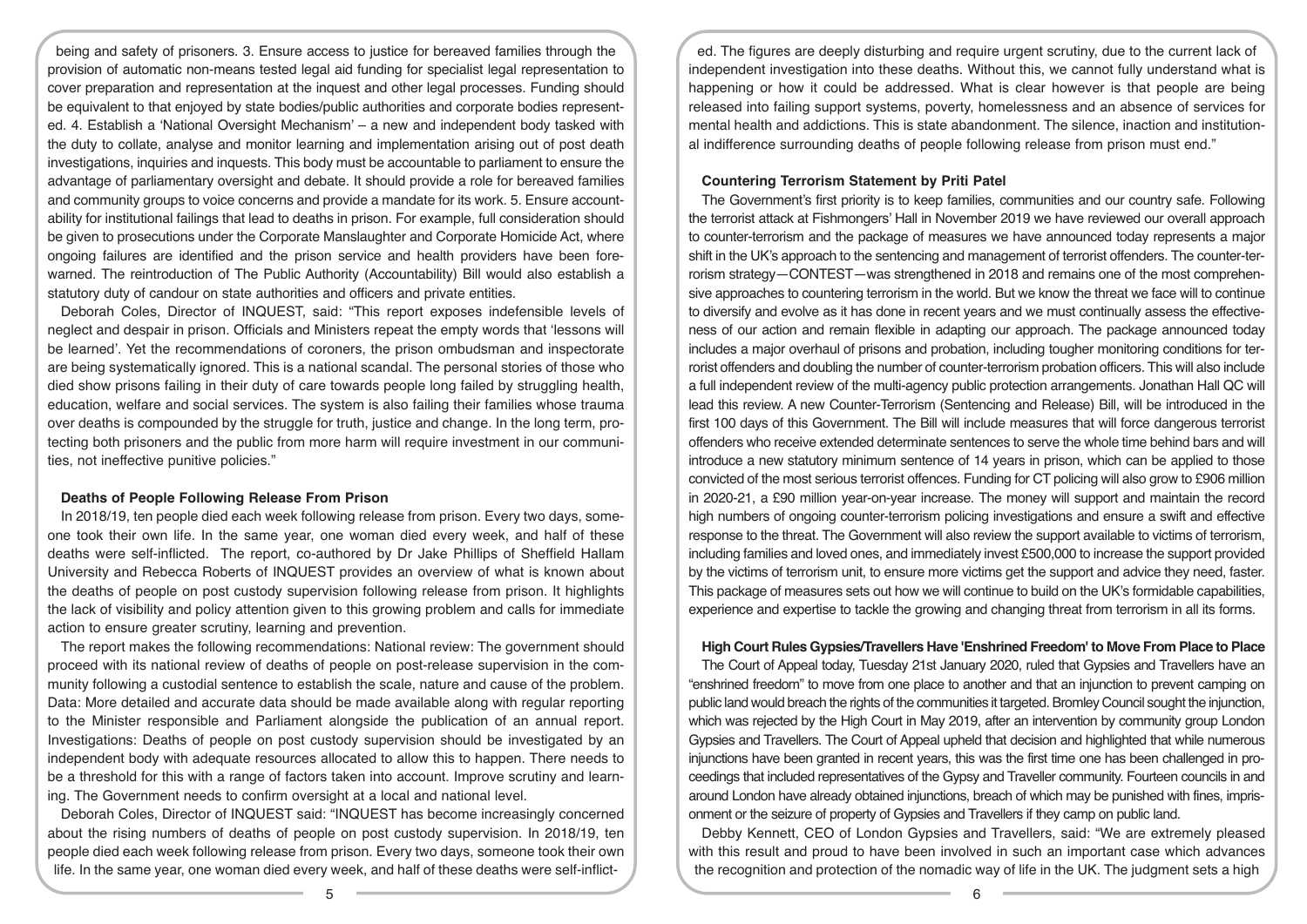standard for councils seeking injunctions and stresses the need to put in place adequate and safe provision. We are keen to work with councils to explore alternatives to evictions and injunctions, such as negotiated stopping."

Sam Grant, policy and campaigns manager at Liberty, said: "This is a major victory for the Gypsy, Roma and Traveller communities in the face of increasing hostility from local and national governments. If you're a member of these communities, these injunctions, like the government's proposals to criminalise trespass, are a real threat to your entire way of life. It's now up to the government to provide adequate safe sites for encampments to help these communities live and reduce the discrimination they face."

Lord Justice Haddon-Cave, summing up: Whilst I do not accept the written submissions produced on behalf of the third intervener, to the general effect that this kind of injunction should never be granted, the following summary of the points noted above may be a useful guide: a) When injunction orders are sought against the Gypsy and Traveller community, the evidence should include what other suitable and secure alternative housing or transit sites are reasonably available. This is necessary if the nomadic lifestyle of the Gypsy and Traveller community is to have effective protection under article 8 and the Equality Act. b) If there is no alternative or transit site, no proposal for such a site, and no support for the provision of such a site, then that may weigh significantly against the proportionality of any injunction order. c) The submission that the Gypsy and Traveller community can "go elsewhere" or occupy private land is not a sufficient response, particularly when an injunction is imposed in circumstances where multiple nearby authorities are taking similar action. d) There should be a proper engagement with the Gypsy and Traveller community and an assessment of the impact of an injunction might have, taking into account their specific needs, vulnerabilities and different lifestyle. To this end, the carrying out of a substantive EIA, so far as the needs of the affected community can be identified, should be considered good practice, as is the carrying out of welfare assessments of individual members of the community (especially children) prior to the initiation of any enforcement action. e) Special consideration is to be given to the timing and manner of approaches to dealing with any unlawful settlement and as regards the arrangements for alternative pitches or housing.

Finally, it must be recognised that the cases referred to above make plain that the Gypsy and Traveller community have an enshrined freedom not to stay in one place but to move from one place to another. An injunction which prevents them from stopping at all in a defined part of the UK comprises a potential breach of both the Convention and the Equality Act, and in future should only be sought when, having taken all the steps noted above, a local authority reaches the considered view that there is no other solution to the particular problems that have arisen or are imminently likely to arise.

## **Proportion of UK Prisoners With Drug Problem Doubles in Five Years**

The proportion of prisoners developing a drug problem in custody has more than doubled in the past five years, research suggests. The analysis of survey data from HM Inspectorate of Prisons by the thinktank Reform found that the proportion of inmates who reported developing a drug problem in prison rose 8.4 percentage points to almost 15% between 2013-14 and 2018-19. The study found that much of the estate was not equipped to disrupt the drug supply and that security standards varied from prison to prison. It pointed to the example of HMP Nottingham, a category B prison with high levels of violence and drug use. The institution received a body scanner after being given the most serious warning from the prison's inspectorate, while HMP Bedford, which received the same warning, did not.

Last year the then prisons minster, Rory Stewart, said the prisons system had been unprepared for the arrival of new psychoactive drugs such as spice and had been playing catch-up ever since. Spice, the most widely used psychoactive substance, is a liquid that can be sprayed on paper, which is then ripped up, added to roll-up cigarettes and smoked. It has been smuggled into prisons after being sprayed on children's drawings and letters. The research by Reform found prisons in poor condition, overcrowded and struggling to retain experienced staff. The report argued that the use of short-term prison sentences was counterintuitive and contributed to an overcrowding in the prison population.

Frances Perraudin, Guardian: Analysis of official figures showed the use of community sentences for minor offences had decreased 52% since 2010, despite evidence that they are more effective and around a ninth of the annual cost of prison. The thinktank recommended the Ministry of Justice consider banning or reducing the use of short custodial sentences. Aidan Shilson-Thomas, a Reform researcher and the author of the report, said: "There must always be a place in prison for those who commit serious crimes. However, prison must also be an opportunity for inmates to change their behaviour. "Stabilising the system means stemming the flow of drugs, reducing overcrowding, fixing the crumbling estate and improving officer retention. Its long-term sustainability requires a serious conversation about how many people we lock up and for how long. Failing to act will mean poorer social outcomes, more reoffending and ultimately huge costs to the taxpayer." A Ministry of Justice spokesman said: "Illicit substances pose huge challenges in our prisons which is why we are investing £100m in airport-style security – including x-ray body scanners – to stop them getting in. "This is part of our £2.75bn investment to make jails safer for offenders and staff, while working closely with healthcare providers to ensure prisoners have the support they need to live drug-free upon release."

## **Immigration and Article 8: what did we learn in 2019?**

Michael Spencer, UK Human Rights blog: Another year passes, with another series of higher court cases on human rights in the immigration context. As in previous years, the courts in 2019 were particularly concerned with Theresa May's attempts as Home Secretary to codify the Article 8 proportionality exercise into legislation. Those changes have had a significant impact on the approach of tribunals to appeals against deportation and removal on grounds of private and family life. Judges now have to apply a series of prescribed tests under the immigration rules, before going on to consider whether there are exceptional circumstances requiring a grant of leave. The general principles having already been established by the Supreme Court (see e.g. in Agyarko [2017] UKSC 11, covered by the Blog here, KO (Nigeria) [2018] UKSC 53, covered by the Blog here, and Rhuppiah [2018] UKSC 58, covered by the Blog here), 2019 saw the Court of Appeal flesh out those principles and clarify the relevant legal tests. So, for your ease of reference, here are 10 things we learnt about human rights in the immigration context in 2019.

1. The Approach to Article 8 Proportionality is Now Settled: In GM (Sri Lanka) [2019] EWCA Civ 1630, the Court of Appeal gave a useful summary of the principles to be applied when considering the proportionality of deportation or removal under Article 8 and the Nationality and the Immigration Act 2002 ("NIAA"). These are that: (i) the legislation and rules must be construed in a way that is consistent with Article 8, (ii) the policy of the rules must be accorded "significant weight", but there must be a "limited degree of flexibility", (iii) the test to be applied outside the rules is whether a "fair balance" is struck between competing public and private interests (and not one of exceptionality), (iv) the test is to be applied on the circumstances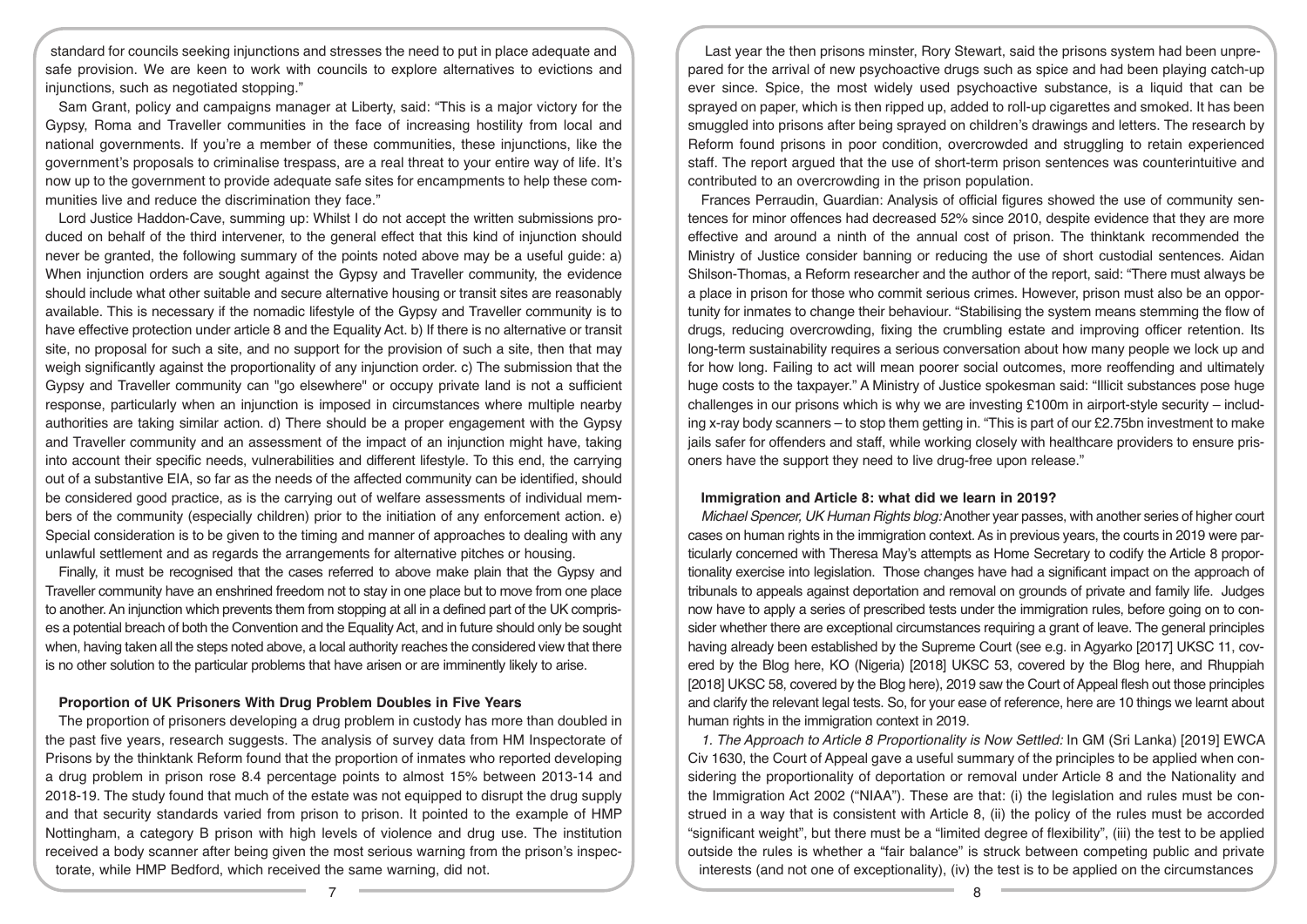of the individual case evaluated "in the real world", (v) there is a need for "real evidence" and (vi) the list of relevant factors is "not closed", but is in practice "relatively well trodden" and includes personal conduct, social and economic ties and delay.

2. There is No Requirement to Give "Little Weight" to Family Life Formed While Immigration Status Was "Precarious": Also in GM (Sri Lanka), the Court of Appeal considered the approach under s117B of the Nationality, Immigration and Asylum Act 2002, which requires little weight to be given to private life while an applicant's immigration status is precarious or to family life while they are in the UK unlawfully. The Court clarified that this did not mean that little weight should be given to family life created during a precarious, but lawful, residence (e.g. where members of the family had temporary leave). The First-tier Tribunal had erred in doing so and had also failed to take into account the husband's knowledge that his immigration status placed him on a "pathway to settlement" or to treat the children's interests in that context as "paramount".

3. An "Insurmountable Obstacle" to Return Does Not Mean an Inability to Return. In CL (India) [2019] EWCA Civ 1925, the Court suggested a three-stage approach to the insurmountable obstacles test under the Immigration Rules: (i) whether the alleged obstacle to continuing family life outside the UK amounts to a very significant difficulty, (ii) if so, whether the difficulty is one which would make it impossible for the applicant and their partner to continue family life together outside the UK and, (iii) if not, whether, taking account of any steps which could reasonably be taken to avoid or mitigate the difficulty, it would nevertheless entail very serious hardship for the applicant or their partner (or both) – [35] to [36].

4. Sensitivity to Heat Can Be An "Insurmountable Obstacle" To Return: Also in CL (India), the First-tier Tribunal had found that the appellant's British husband faced insurmountable obstacles to returning with her to India because of his age and sensitivity to hot weather. The Upper Tribunal disagreed, holding that difficulty in coping with heat cannot entail serious hardship "in a country where there is air conditioning and available urban environments built to protect people against the heat". The Court of Appeal held that both Tribunals had erred. While sensitivity to heat could constitute an insurmountable obstacle to return, all relevant factors would need to be considered on the evidence, such as the different areas of India they could live in, the average temperature across the year, the practicability of moving to a different area for part of the year and whether appliances such as air conditioning would in fact be available.

5. In Medical Cases, Article 8 is Not the Same as Article 3. In PF (Nigeria) [2019] EWCA Civ 1139, Hickinbottom LJ criticised the tendency of immigration judges to amalgamate the tests for Article 3 and Article 8 in medical cases. The tests are distinct in their nature – a claim failing in Article 3 cannot succeed under Article 8 unless there is some additional factor that specifically engages private life or the ability to form and enjoy relationships. The judge had in effect treated the Article 8 claim as the same as an Article 3 claim, but with a lower threshold, and failed to focus on the effect of the appellant's illness (sickle cell anaemia) on his children. The fact that their father will suffer more frequent or more serious crises or that the children will, at some stage, have to face his death abroad fell "far short of being unduly harsh, let alone a very compelling circumstance". Meanwhile, in December 2019 the Supreme Court heard the appeal in AM (Zimbabwe) as to whether the test in Article 3 medical cases should be relaxed following the Strasbourg Court's decision in Paposhvili v Belgium [2017] Imm AR 867. We covered the Court of Appeal's decision here. The Supreme Court's judgment is awaited.

6. Deportation of Foreign Criminals is About Deterrence, Not Just Risk: In MS (Philippines) [2019] UKUT 122 IAC, the Upper Tribunal considered s117(2) of the NIAA: "The more seri-

ous the offence committed by a foreign criminal, the greater is the public interest in deportation of the criminal." The Tribunal found that Parliament intended the seriousness of the offence to be the "touchstone" for assessing how strong the public interest is in a deportation. The Tribunal should not solely focus on assessing whether the appellant poses a risk to society, but should also consider aspects such as the deterrent effect of deporting serious criminals. See also Akinyemi [2019] EWCA Civ 2098, where the Court of Appeal clarified that the "public interest in the deportation of foreign criminals has a moveable rather than fixed quality" and requires flexibility when assessing the facts of any case [39].

7. A "Persistent Offender" is Unlikely to be Rehabilitated in a Matter of Months: In Binbuga [2019] EWCA Civ 551, the Court of Appeal considered the meaning of the phrase "persistent offender" for determining whether a person is a "foreign criminal" liable to deportation under s117C and D of the NIAA. The appellant had committed a burglary and a series of less serious offences as a teenager and young adult. The Tribunal had held that he was no longer a "persistent offender" because he had not committed any offences for over two years and there was evidence he had been rehabilitated. The Court of Appeal disagreed. The Tribunal had focused unduly on the current position rather than the overall picture. A persistent offender is someone who "keeps on breaking the law" (Chege [2016] Imm AR 833) and an individual may be so regarded even though "he may not have offended for some time". The Tribunal also wrongly focused on the length of time since the appellant had last offended, even though for a significant part of that period he had been in prison and the remainder on licence and under the threat of deportation. Rehabilitation could be relevant, but usually only where it is established "over a significant period of time" [46].

8. Being in Prison or a Member of a Criminal Gang Does Not Indicate "Social And Cultural Integration": The Tribunal in Binbuga had also held that the appellant was "socially and culturally integrated" into the UK in part because of his membership of a local gang, noting that gang culture although "unpleasant" is now an "accepted and widespread part of [UK] life". The Court of Appeal again disagreed. Membership of a pro-criminal gang "tells against rather than for social integration", while the latter implies an "acceptance and assumption… of the culture of the UK [and] its core values… including the principle of the rule of law". Social and cultural integration in the UK "connotes integration as a law-abiding citizen" [56-58]. At the other end of the spectrum, the Court of Appeal in CI (Nigeria) [2019] EWCA Civ 2027 held that criminal offending and imprisonment would not "ordinarily, by themselves and unless associated with the breakdown of relationships, destroy the social and cultural integration of someone whose entire social identity has been formed in the UK."

9. It is Not "Unduly Harsh" for a Child to Suffer "Normal" Emotional and Behavioural Fallout When Their Criminal Parent is Deported: In PG (Jamaica) [2019] EWCA Civ 1213, the Court of Appeal considered the exception to the rule requiring deportation of a foreign criminal where the effect on their British or settled partner or child would be "unduly harsh" (s117C5 NIAA). The Court held that this requires "a degree of harshness going beyond what would necessarily be involved for any partner or child of a foreign criminal facing deportation". Although the appellant's children would suffer "great distress" and "emotional and behavioural fallout", these were no more than the likely consequences where any foreign criminal who has a genuine and subsisting relationship with a qualifying partner and/or children is deported. It is questionable whether this is correct as a matter of law or fact. There will be some children of foreign criminals with whom they have a genuine and subsisting relationship, but who do not suffer emotionally and behaviourally as a result of their parent's deportation. In this regard, it is noted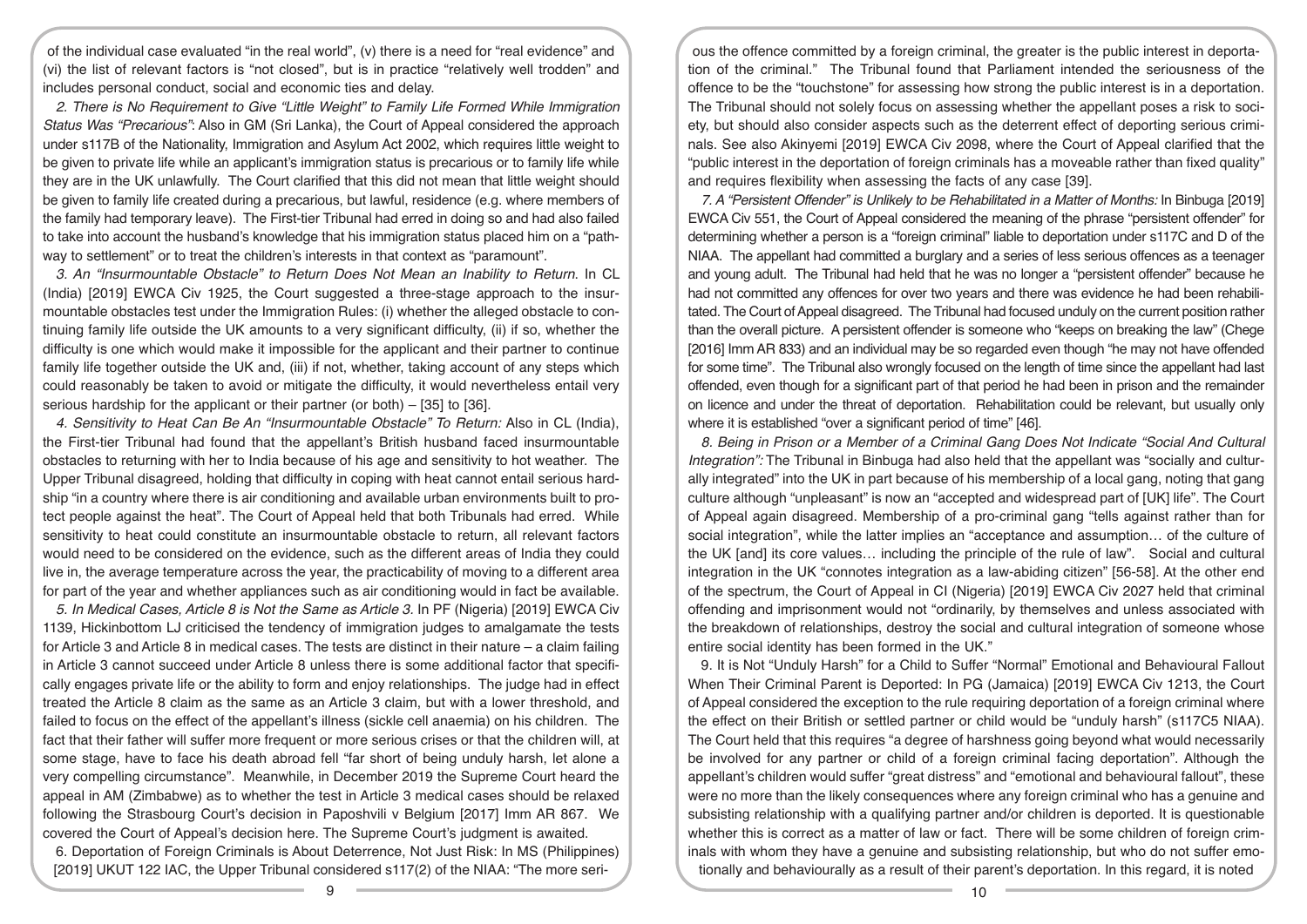that the bar for establishing a genuine and subsisting parental relationship is not high. To assert that all such children will suffer distress and then to require hardship going over and above that arguably sets the bar too high.

10. Immigration Law is Too Complex: Not exactly news, but in January 2019 the Law Commission published its long-awaited consultation on the simplification of the Immigration Rules. In Robinson [2019] UKSC 11, the Supreme Court welcomed this "timely" development, commenting that "the structure of both primary and secondary legislation in this field has reached such a degree of complexity that there is an urgent need to make the law and procedure clear and comprehensible" [65]. Update: the Law Commission has since published its proposals. Despite these welcome noises, 2020 looks set to bring yet more legislative complexity, including Conservative manifesto promises to "update" the Human Rights Act and to introduce an "Australian-style, points-based immigration system" (whatever that might mean). Yet another eventful year beckons for immigration practitioners and their clients.

#### **Courtrooms Lie Empty as Trial Delays Increase**

Owen Bowcott, Guardian: Backlog caused by government cuts 'undermining access to justice' in criminal courts. Courtrooms are "lying empty" and judges are being prevented from presiding over trials while the backlog of criminal cases grows longer due to government cuts, according to a report by barristers in the west of England. The number of sitting days on the Western Circuit – which includes Winchester, Southampton, Exeter and Bristol – has been cut by 15% by HM Courts and Tribunal Service in the past year causing "rocketing delays", the study finds. Some courts, it says, are booked solid – even for short trials – for the next nine months, while many cases are being adjourned and moved up to 100 miles away.

"The national average time between an offence and completion of the case in the crown court has [risen] over the last decade from 392 days in 2010 to 525 days in 2019," the report says. One unnamed resident judge quoted in the report said the restrictions were causing "considerable concern to witnesses and advocates when they have attended anticipating the trial only to find it has had to be adjourned". That was particularly "galling", the judge added, "if one of the judges is reading papers, preparing etc so as to ensure we do not exceed the limited number of sitting days. We have the court and judge available but not the sitting days within which to do the work." "Reading days are being imposed on judges to keep sitting days down," the report says. "Although the judge is paid on an annual salary, money is still being saved by not paying court staff, advocates' fees etc. Official figures for judges' reading days are not available, but it is understood that they have increased as court sitting days have been decreased."

The report, signed by Kate Brunner QC who is leader of the Western Circuit, concludes: "Judges are available, being paid, perhaps not working, while a single judge hears an overburdened list, and witnesses are told that the trial which they have already waited a year for will have to be adjourned." Amanda Pinto QC, the chair of the Bar Council representing barristers in England and Wales, said: "The problems highlighted by the Western Circuit are by no means confined to one region. This is a national issue which is fast becoming a national crisis. "Currently, crime is rising but courts are sitting empty. We are seeing an increasing time gap from an offence allegedly being committed to the end of the court case. The many months of delay and the false starts in hearing cases, are undermining effective access to justice for all those caught up in the criminal courts. This trend must be reversed. Investment must be made across the whole of the criminal justice system. With thousands more police and

many more CPS prosecutors due to be recruited and, as a result, more crime likely to be detected, investigated and prosecuted, how will the justice system cope when our courts cannot function effectively now?" The shadow minister for courts, Labour's Yasmin Qureshi MP, said: "The government is clearly letting down victims of crime. This damning report reveals the devastating effect of the Conservatives' senseless decision to cut sitting days in courts. While the backlog of cases grows and the length of cases rises, the Ministry of Justice is sticking its head in the sand. The inevitable result is that vulnerable people are forced to wait longer for justice. The government needs to immediately increase sitting days and provide the funding that is so desperately needed on the front line of our courts system."

The Ministry of Justice has denied that case backlogs are growing longer. A spokesman for HM Courts and Tribunals said: "We keep sitting days under constant review and in November 2019 we allocated an extra 700 crown court sitting days nationally for the remainder of 2019- 20 in response to an increase in cases. "Since 2014, the number of outstanding cases at the crown court has decreased by around 40%, with waiting times for these at their lowest ever."

#### **Release of Prisoners (Alteration of Relevant Proportion of Sentence)**

Lord Keen of Elie: These draft instruments form part of the Government's wider plans to reform sentencing and law and order, through which we aim to strengthen public confidence in the criminal justice system. The purpose of these instruments is to ensure that serious violent and sexual offenders serve a greater proportion of their sentence in prison, and to put beyond doubt that these release provisions will apply in relation to offenders receiving consecutive sentences, ahead of further changes the Government will set out in a sentencing Bill.

Under the provisions of the Criminal Justice Act 2003, all offenders sentenced to standard determinate sentences must be automatically released halfway through their sentence. These orders move the automatic release point for the most serious offenders who receive a standard determinate sentence of seven years or more. Instead of being released at the halfway point of their sentence, they will be released after serving two-thirds of their sentence.

A key component of our criminal justice system should be transparency, but currently, a person convicted of rape and sentenced to nine years in prison will be released after only half that sentence. Victims and the general public do not understand why they should serve only half their sentence in custody. While improved communication about how a sentence is served will help, this measure aims directly to improve public confidence by making sure that serious offenders will serve longer in prison.

Some may suggest that the whole sentence should be served behind bars, but this would not serve victims' interests. It is crucial that when someone is given a custodial sentence, they spend part of this sentence under supervision in the community. The licence period has long been an integral part of the sentence, and it should remain so. It provides assurance to victims through the imposition of conditions to protect them such as non-contact conditions and exclusion zones, through supervision by the probation service and through the power to recall that offender to prison if they breach their conditions. It is also an important period for rehabilitation, giving the offender the chance to address their offending behaviour and undertake activities that can help to prevent them reoffending. So, a licence period must remain.

However, it is not in the interests of public protection that when someone has committed a serious offence for which they rightly receive a long sentence, such as grievous bodily harm with intent or rape, they are entitled to be released half way. This instrument aims to address this by moving the release point for these serious offenders so that they will serve two-thirds of their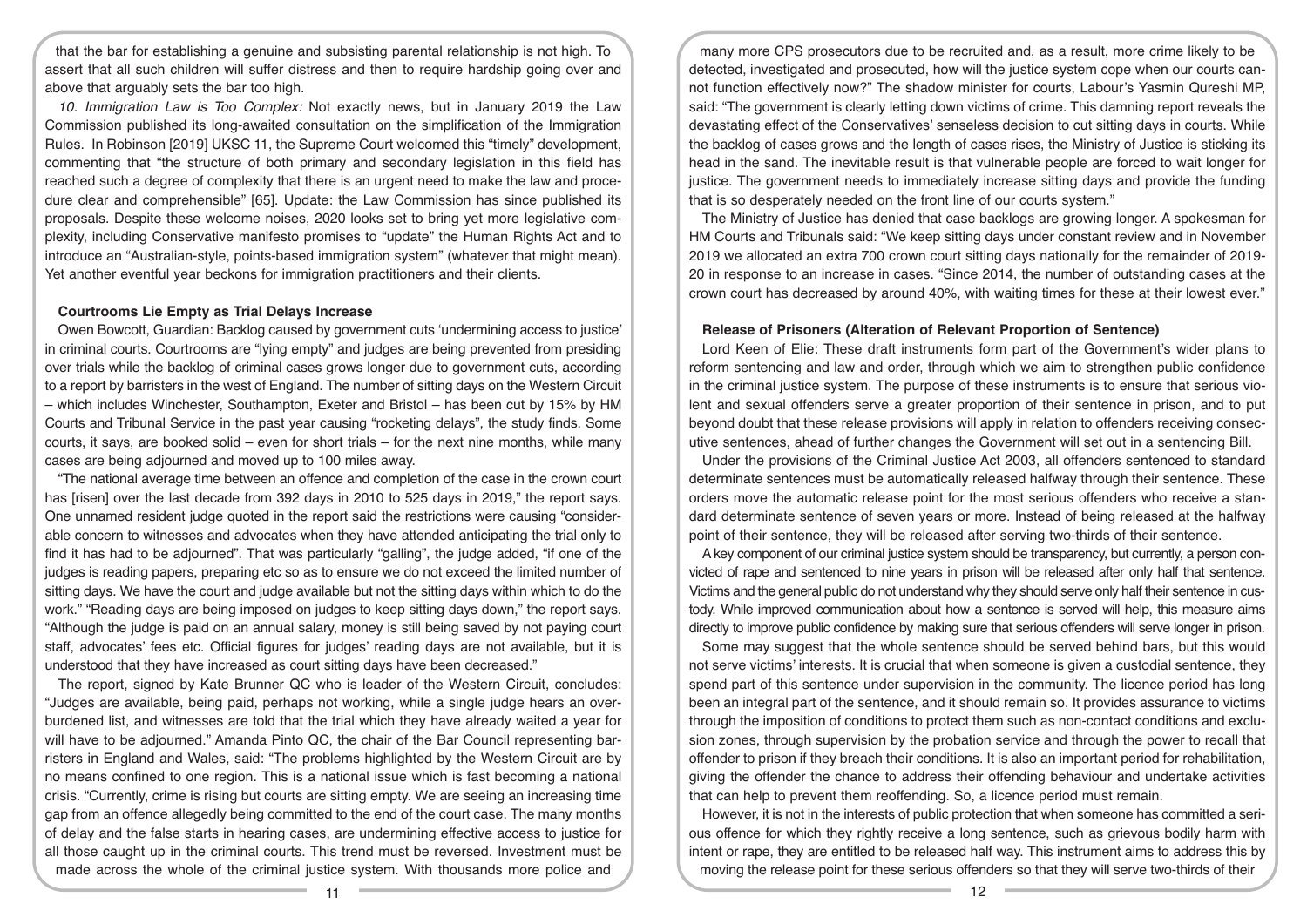sentence in prison and the remainder on licence. Retaining them in prison for longer will provide reassurance to victims, protect the public and restore public confidence in the administration of justice. It will also provide longer periods for these offenders to undertake rehabilitative activity in prison and prepare effectively for their release and resettlement in the community.

Automatic release from a fixed-term custodial sentence is a long-established measure. The Criminal Justice Act 1991 made a clear distinction between long-term and short-term prisoners. Short-term prisoners would be released automatically at the halfway point of their custodial sentence. Under Section 33(2) of that Act, long-term prisoners could be released automatically only at the two-thirds point of the custodial period. The 2003 Act removed this distinction between sentence lengths, requiring all standard determinate sentence prisoners to be released at the halfway point.

This order is the first step in restoring that distinction, beginning with those sentenced to standard determinate sentences of seven years or more, where the offender has been convicted of a serious sexual or violent offence, as specified in parts 1 and 2 of Schedule 15 to the 2003 Act, and for which the maximum penalty is life. Moving the release point to two-thirds for these offenders will correct what this Government consider to be an anomaly in the current sentencing and release framework.

Take the example of an offender convicted of rape. They could receive a standard determinate sentence, or, if they are determined by the courts to be dangerous, an extended determinate sentence. If they are given an extended determinate sentence with a custodial term of nine years, they could spend the whole custodial period behind bars if it was necessary for the protection of the public, but the Parole Board could consider them for release on licence after two-thirds of that period—namely, six years. However, if they were not assessed to be dangerous but had still been convicted of this very serious offence and sentenced to a standard determinate sentence of nine years, currently, they would be released after four and a half years. This measure will bring the two sentencing regimes closer into line, so that the offender could be released only after six years, ensuring that offenders committing these grave offences serve time in prison that truly reflects the severity of their crime.

We are starting with those sentenced to seven years or more because this strikes a sensible balance between catching those at the more serious end of the scale and allowing time for the change to embed sustainably. While the measures will apply to anyone sentenced to a standard determinate sentence of seven years or more for a relevant offence after the orders commence, the effects will not begin to be felt until nearly four years later—that is, until we approach the stage at which the first affected prisoners reach the halfway point of their sentence and remain in prison rather than being released. The impact will be felt gradually; our best estimates are that this will result in fewer than 50 additional people in custody by March 2024, rising to 2,000 over the course of 10 years.

The House's Secondary Legislation Scrutiny Committee has drawn attention to the impact of this measure. I am content to offer assurances that this Government will act to ensure that the additional demands on HM Prison and Probation Service will be met. We will continue to invest in our prisons, both to build the additional capacity of 10,000 places announced by the Prime Minister—as well as the 3,500 places already planned at Wellingborough, Glen Parva and Stocken—and to undertake maintenance across our prison estate to manage the anticipated increase in demand. We have also invested significantly to increase staff numbers, recruiting between October 2016 and September 2019 an additional 4,581 full-time equivalent prison officers, thereby surpassing our original target of 2,500. We will continue to recruit officers to ensure that prisons are safe and decent, and to support both the current estate and planned future additional capacity.

Our impact assessment is based on assumptions that judicial and offender behaviour will continue unchanged, although of course, that cannot be certain. We are putting in place mechanisms with our partners across the criminal justice system to monitor the impact of the additional officers and give us the ongoing and future insight necessary to allow us to plan the prison estate. As these offenders spend more of the sentence in prison, correspondingly less time will be spent under probation supervision in the community.

These measures will enable us to take swift but sustainable action ahead of the wider package of reforms that the Government intend to bring forward in the sentencing Bill. They are not retrospective and will apply only to those sentenced in England and Wales on or after 1 April 2020. Not proceeding with legislation would mean continuing with a system which fails properly to ensure that serious offenders serve sentences that reflect the gravity of their crimes and continue to be released halfway through their custodial period. In our view, that is not in the public interest, nor does it promote confidence in the justice system. I beg to move.

### **NHS - Victim of Price Fixing Drug Companies**

Scottish Legal News: The Competition and Markets Authority (CMA) has alleged, and provisionally found, that the agreement between Aspen, Tiofarma and Amilco contributed to the price of fludrocortisone acetate tablets supplied to the NHS increasing by up to 1,800 per cent. Fludrocortisone is a life-saving medicine that thousands of patients rely on to treat adrenal insufficiency, commonly known as Addison's Disease. Drug company Tiofarma has admitted that it took part in an agreement that resulted in significant price hikes for a life-saving medicine. The development means that two of the three companies under investigation by the Competition and Markets Authority (CMA) have now admitted to an allegation that they illegally took part in an anti-competitive agreement. In October 2019, the CMA issued a 'statement of objections' provisionally finding that the three suppliers had broken the law. The CMA's provisional finding was that the agreement involved Tiofarma and Amilco staying out of the UK fludrocortisone market so that Aspen could maintain its position as the sole UK supplier.

The CMA also provisionally found that, in exchange, Tiofarma was given the right to be the sole manufacturer of the drug for direct sale in the UK, and Amilco received a 30 per cent share of the increased prices that Aspen was able to charge. By the time the CMA issued its 'statement of objections', Aspen had already admitted its part in the agreement and agreed to pay a maximum fine of £2.1 million if there is a formal final decision that the law has been broken Aspen has also made a payment of £8m in compensation to the NHS as part of a package to address the CMA's wider concerns about its sale of fludrocortisone. Tiofarma has now agreed to pay a maximum fine of £186,000 if there is a formal final decision that the law has been broken. The third company, Amilco, has made no admission of liability and the CMA's probe is ongoing.

### **Fight Night at the Opera**

A lawyer has been forced to pay over £2,000 after a bust-up in the front row of an opera house. Matthew Feargrieve, a solicitor specialising in corporate and investment funds law, was sentenced this week after being found guilty of common assault last month, MyLondon reports. He was found to have punched fashion designer Ulrich Engler "at least once" after he took a seat next to Mr Feargrieve's wife. Sentencing him in City of London Magistrates' Court, District Judge John Zani told Mr Feargrieve: "It was excessive. It should not have happened. You are an experienced, professional man and you should know how to behave." Mr Feargrieve was fined